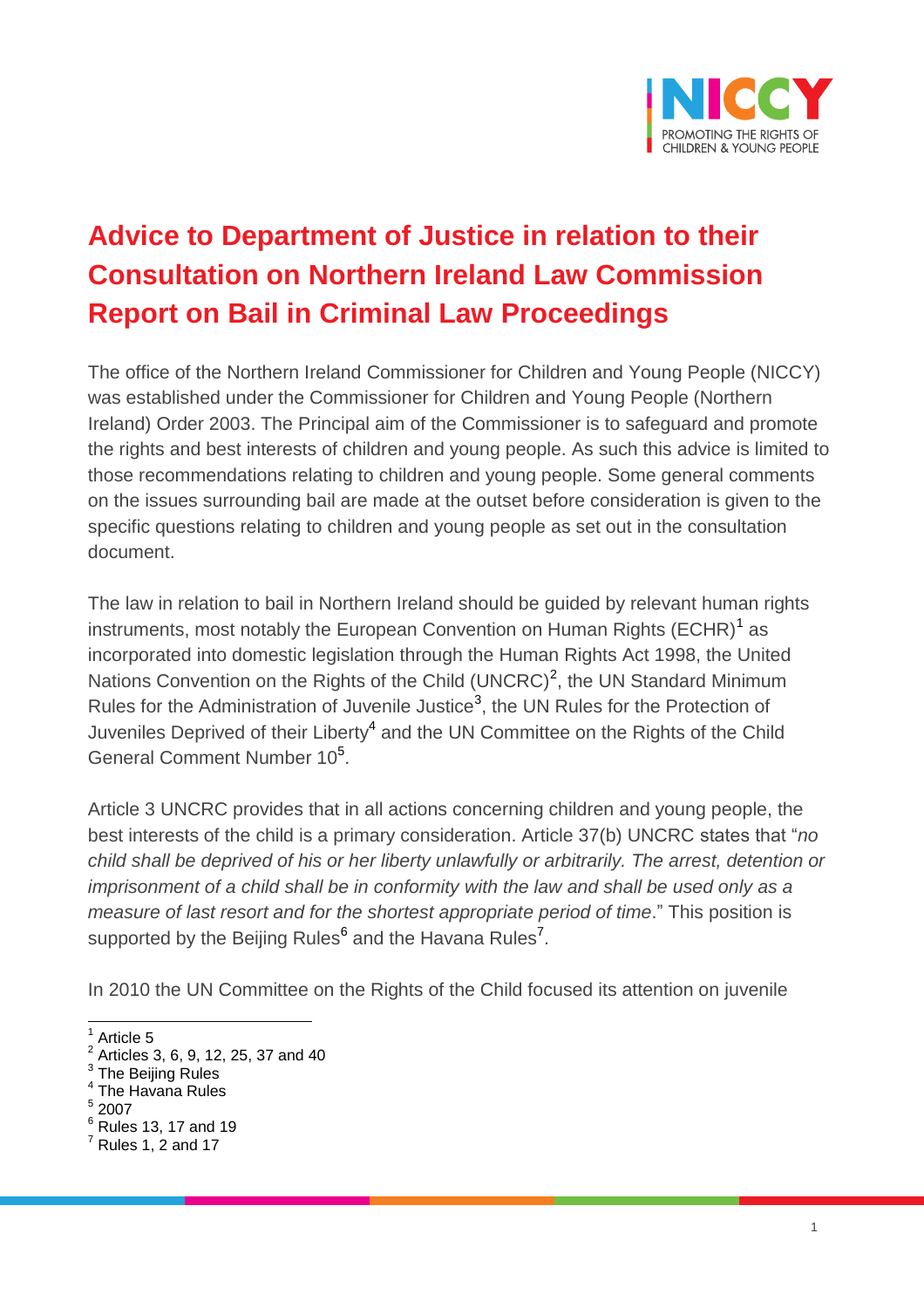

justice stating "*...many State Parties still have a long way to go in achieving full compliance with the CRC, e.g. ... the use of deprivation of liberty only as a measure of last resort.*" 8 Focusing on the UK, the Committee has noted with concern that "*the number of children deprived of liberty is high, which indicates that detention is not always applied as a measure of last resort*."<sup>9</sup>

It is these principles outlined above which must underpin the law in relation to bail for children and young people in Northern Ireland.

#### **General Comments**

A number of recommendations are made in the Northern Ireland Law Commission Report, which though not included in the specific section relating to children and young people, will have an impact upon them.

NICCY support the proposal for a single unified Bail Act for Northern Ireland including a statutory definition of bail. This will ensure clarity for practitioners and decision makers in addition to a consistent approach in respect of police and court bail.

NICCY agree with the proposed amendments to police bail as set out in question 4. Children and young people should only be subjected to bail conditions where absolutely necessary and onerous conditions should be avoided as far as possible. Further, any bail decision should be subject to an appeal/review.

With respect to 'street bail' NICCY note the damaging impact interaction with the criminal justice system can have on children and young people and as such they should only enter the arena of a police station where absolutely necessary, with an appropriate adult and for the shortest period of time possible. Provisions regarding 'street bail' should be clearly set out in statute and subject to governance. Training should also be provided to ensure that such powers are used only when required and appropriately so.

 $\overline{a}$ 

<sup>&</sup>lt;sup>8</sup> General Comment No. 10 (2007)

<sup>&</sup>lt;sup>9</sup> Concluding Observations of the Committee in the Rights of the Child: United Kingdom of Great Britain and Northern Ireland (2008)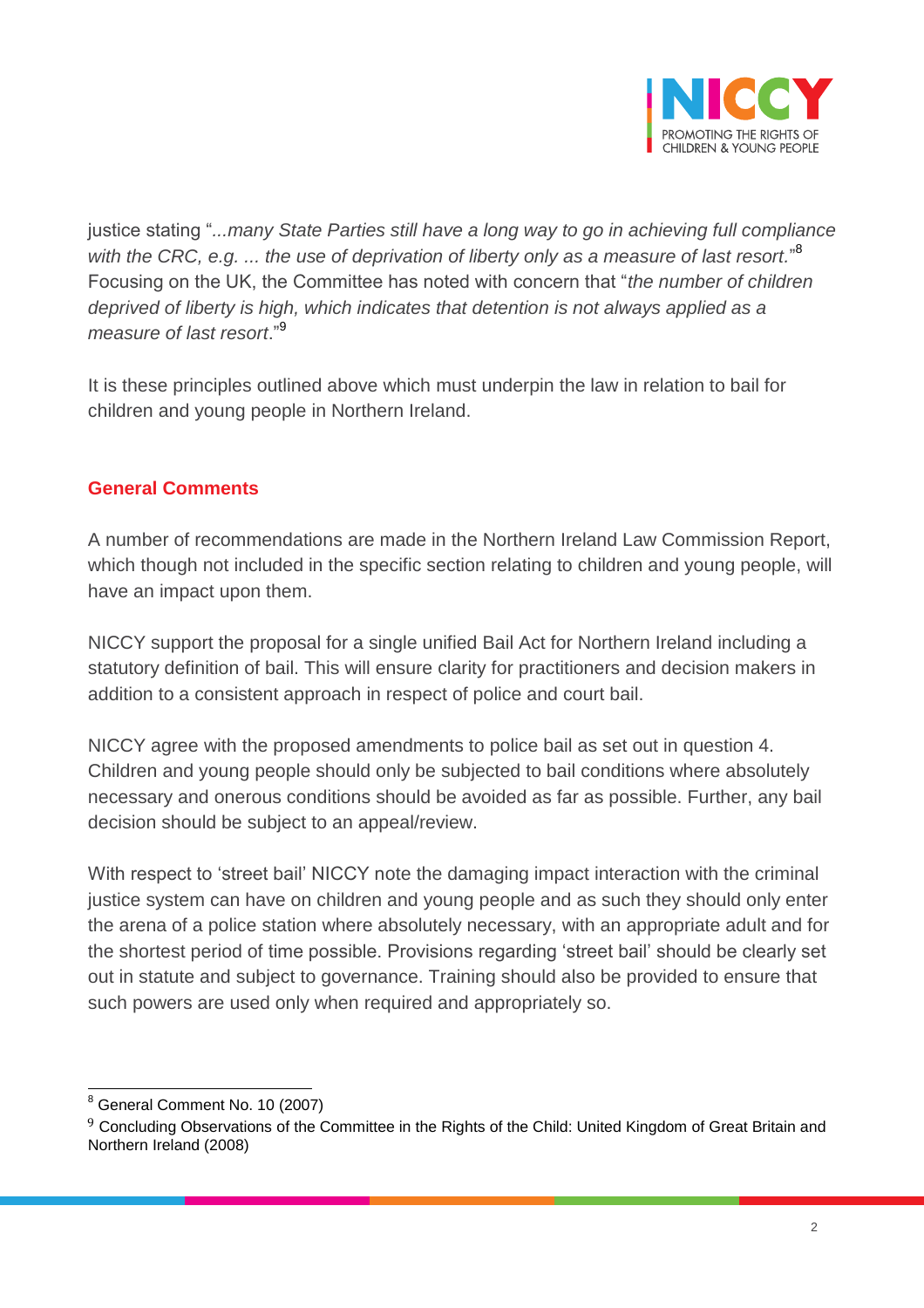

#### **Bail in respect of Children and Young People**

The specific questions posed in the consultation paper regarding children and young people are considered below.

**Q29. Do you agree that the general right to bail, subject to the power of police and courts to refuse it, should apply to children and young persons (as it is proposed to do for adults)?**

NICCY agree that there should be a statutory right to bail for children and young people, subject to the power of police and court to refuse it in limited circumstances. This will ensure compliance with international human rights instruments, as set out above.

NICCY consider that there should be a single test for bail for children and young people to ensure consistency between decisions made by police and the court. The test for bail for children and young people may be the same as that for adults, provided that appropriate adaptations are made, as discussed further below. Of most importance will be consideration of the age, maturity, needs and understanding of the child in the decision making, the best interests of the child and the use of custody as a measure of last resort and for the shortest possible period.

Should the same test for bail be applied to adults and children, with modifications, it is more likely that practitioners and decision makers will better understand the new process leading to a consistent and transparent system.

**Q30. Do you agree that the grounds for refusal of bail should (as it is proposed for adults) be failure to surrender to custody; interference with witnesses or obstructing the course of justice; the commission of offences; and if there are substantial grounds for believing that it is necessary for the preservation of public order?** 

NICCY have some concerns about the proposed grounds for the refusal of bail to a child or young person.

Regarding the ground of commission of offences, NICCY consider that bail should only be refused for this reason where there is a substantial risk that if released on bail, the child or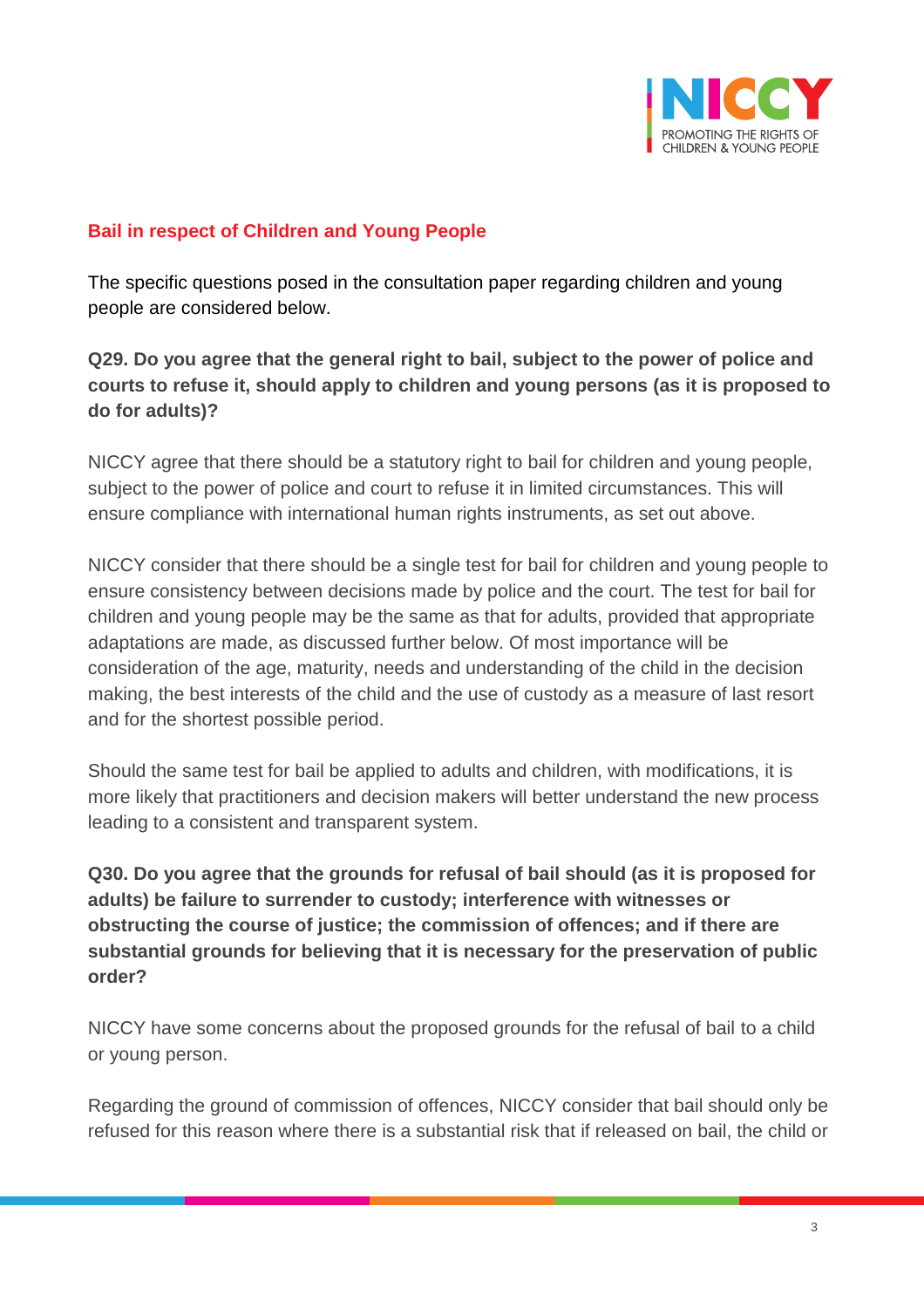

young person will commit further offences, and in addition there are no bail conditions which could be imposed to allay this fear.

NICCY have particular concerns about the proposed fourth ground, namely where there are substantial grounds for believing remand is necessary for the preservation of public order.

Consideration should be given as to the necessity of this ground. A child defendant's right to privacy as set out in the UNCRC,<sup>10</sup> ECHR<sup>11</sup> and the Beijing Rules<sup>12</sup> is protected in the course of criminal proceedings under Article 22 of the Criminal Justice (Children)(NI) Order 1998.<sup>13</sup> Therefore, when the public are not aware of the identity of the alleged offender it could be queried as to why the detention of the child defendant would be necessary to protect public order.

If circumstances were to arise where the identity of the child defendant was public knowledge, bail conditions could be imposed to alleviate the risk of public disorder. To place a child or young person on remand to preserve public order would appear disproportionate.

NICCY consider that the grounds for refusal of bail should be set out in statute to ensure consistency and transparency in the bail process.

**Q31. Do you agree that in addition to the list of factors to be considered in bail decisions in adult cases, additional factors for children and young people should be: age, maturity and understanding of the young person; the best interests of the child should be a primary consideration; and that detention should be as a matter of last resort and for the shortest possible time?** 

NICCY agree that factors to be considered when making a bail decision should be set out in statute in order to ensure consistency and transparency in the bail process.

With respect to the factors considered, NICCY would urge caution regarding consideration

 $\overline{\phantom{a}}$  $10$  Article 16

 $11$  Article 8

 $12$  Rule 8

 $13$  Applications to remove reporting restrictions can be made under Article 22(3) only after the child has been found guilty of the offence.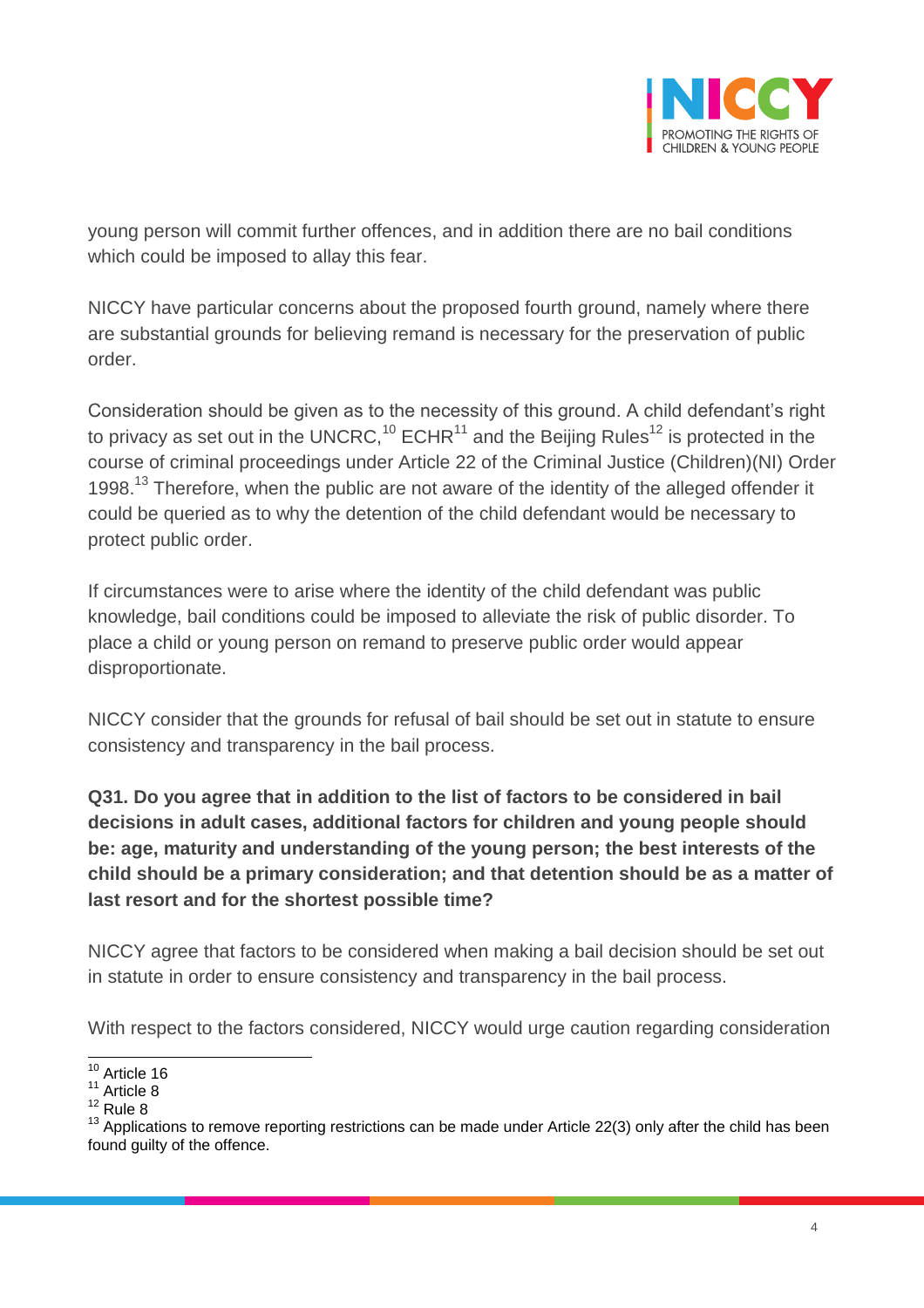

of the strength of evidence against the accused. Bail decisions are usually made at a very early stage in the proceedings when often the evidence in its entirety is not available.

The list of factors to be considered when making a bail decision in respect of a child or young person should provide them with additional safeguards. Any such list should be non-exhaustive and allow for flexibility so that the circumstances of each individual child can be fully considered before a decision is made. Therefore an additional consideration such as 'any other relevant factor' could be added to the list.

In addition to the list of factors to be considered for adults, NICCY support the inclusion of additional factors for children and young people, such as – the age, maturity, needs and understanding of the young person, the best interests of the child as a primary consideration and detention as a matter of last resort and for the shortest possible time.

## **Q32. Do you agree that bail law should prohibit the detention of children and young people on the grounds of a lack of suitable accommodation?**

NICCY do not feel that children and young people should be remanded into custody because of a lack of suitable accommodation and therefore support this prohibition. International human rights standards consistently emphasise that the custodial detention of children and young people should be a measure of last resort and for the shortest time possible. Therefore children and young people should not unnecessarily enter a custodial facility simply due to a lack of suitable accommodation. Research has shown the detrimental effect custodial detention can have on a young person, therefore all steps which can be taken, should be taken, to avoid such detention.

Should this ground remain, there is a very real prospect that looked after children (LAC) will be significantly disadvantaged. On occasions when offending, even at a low level, takes place in a children's home the option of returning to that home is withdrawn. Therefore the retention of this ground would likely see an over-representation of LAC in custody.

While NICCY support this prohibition, steps must be taken to ensure the availability of suitable accommodation for children and young people so they are not released on bail with nowhere to reside. There needs to be much co-operation with the relevant departments and agencies to ensure same and the provision of support services. The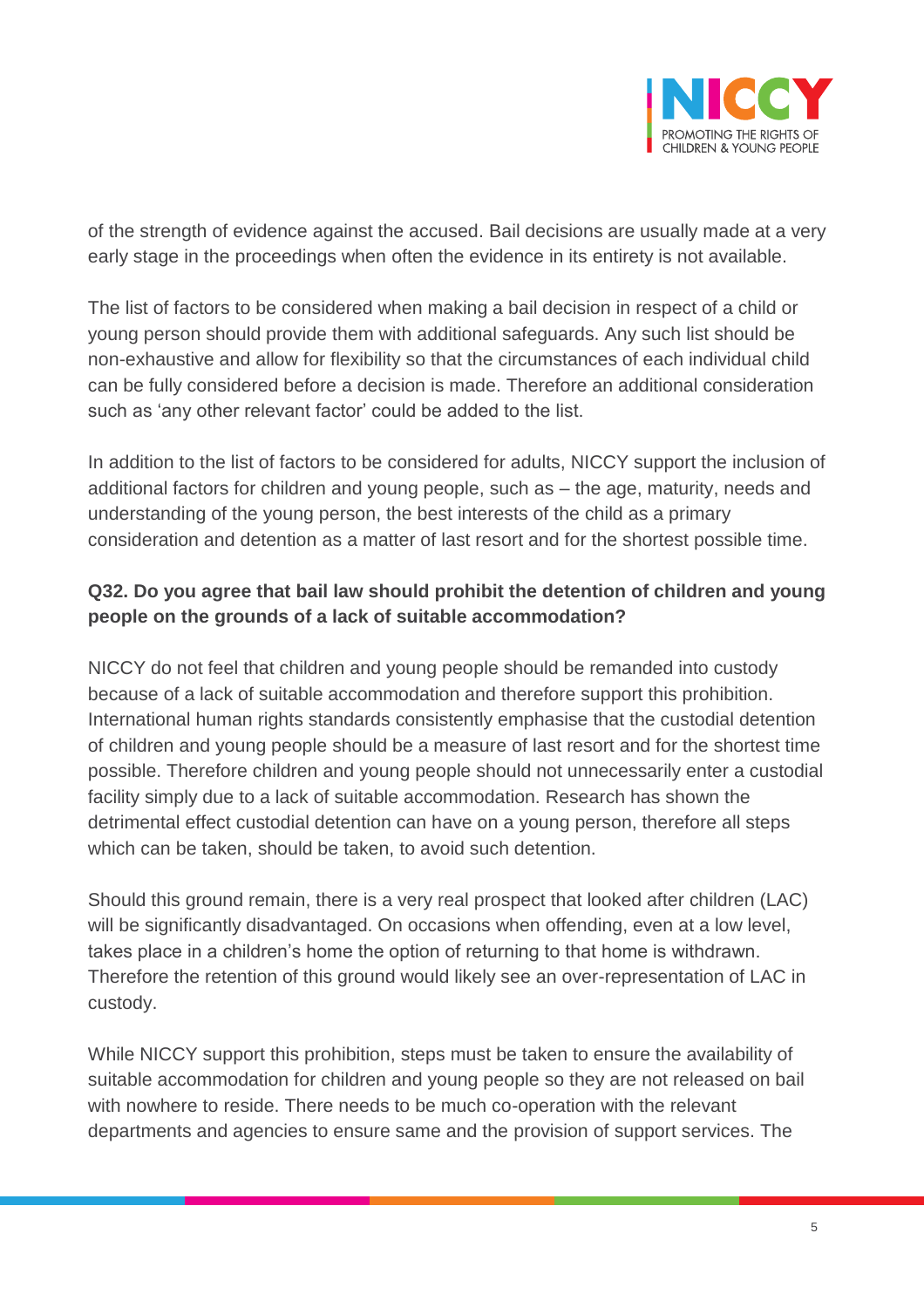

Youth Justice Review (YJR)<sup>14</sup> recommended the development and availability of an appropriate mix of suitable accommodation for children and young people. NICCY understand that the Department of Justice, the Department of Health, Social Services and Public Safety and the Department of Social Development were to complete a joint scoping exercise on this issue by June 2013. NICCY urge the departments to address this issue and provide suitable accommodation accessible at short notice as soon as possible.

# **Q33. Do you agree that the definition of a Place of Safety for children and young people should have removed references to "hospital or surgery" and "any other suitable place the occupier of which is willing temporarily to receive the arrested juvenile"?**

Regarding the definition of a Place of Safety, NICCY do not consider the occupier of such a place should have the discretion to refuse to accept a child or young person.

NICCY consider that should a child or young person on remand require medical intervention, the option of a hospital or surgery should be available.

NICCY do not support the removal of reference to "any other suitable place." NICCY would have concerns if the Juvenile Justice Centre (JJC) were the only place of safety available for a child or young person. There is limited capacity within the JJC and therefore if this were the only option available to bail decision makers, there is a risk that there may be more children and young people remanded to the JJC than there is capacity. Furthermore, while it is hoped that the reforms to bail legislation will reduce the number of bail remands and eliminate short term remands, options other than the JJC should be available in order to avoid 'criminal contamination'.

The YJR addressed the issue of accommodation and made a number of recommendations.<sup>15</sup> The ethos of these recommendations is the development and availability of an appropriate mix of suitable accommodation. The YJR states clearly that the use of the JJC as a place of safety should be reduced to an absolute minimum<sup>16</sup> and further suggests that the number of PACE places in the JJC should be limited to one or

 $\overline{a}$  $14$  2011

<sup>&</sup>lt;sup>15</sup> Recommendations 8, 9, 18 and 19

<sup>&</sup>lt;sup>16</sup> Recommendation 8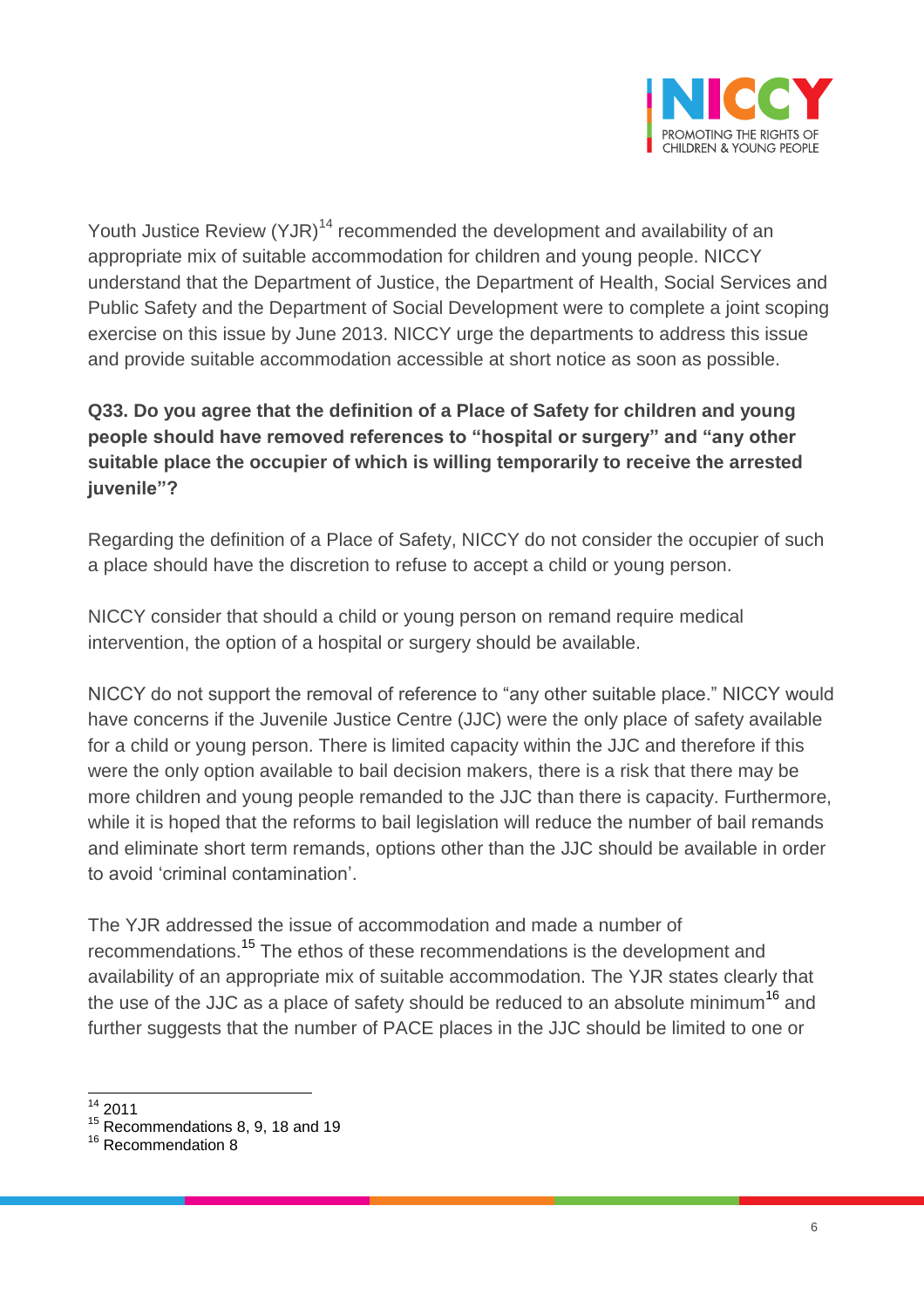

two.<sup>17</sup>

NICCY agree that the use of the JJC as a place of safety should be reduced to an absolute minimum. As stated above, the unnecessary placement of a child or young person in the JJC could lead to 'criminal contamination.'

## **Q34. Do you agree that the option of the young offenders centre and secure accommodation as Places of Safety should be repealed?**

As set out above, NICCY consider that there should be a wide range of appropriate accommodation options available at short notice to children and young people released on bail. Therefore NICCY do not support the removal of the option of secure accommodation as a place of safety. This option should be available if necessary. The YJR also expressly recommended the development of secure accommodation where necessary.<sup>18</sup>

With respect to the option of the Young Offenders Centre (YOC), NICCY have maintained the view that no child or young person under the age of 17 should be placed in the YOC. Concerns have been raised about the placement of children and young people in the YOC by the Criminal Justice Inspectorate<sup>19</sup>, the YJR<sup>20</sup> and the Prisons Review Team.<sup>21</sup> Furthermore, the UNCRC states *"…every child deprived of liberty shall be separated from*  adults unless it is considered in the child's best interest not to do so..."<sup>22</sup> The Committee on the Rights of the Child have reiterated this position.<sup>23</sup>

NICCY are aware that the Department of Justice are currently considering "exceptional circumstances" (and concerns already raised in relation to this) whereby children and young people under the age of 17 can be transferred to the YOC. Therefore any bail reform in respect of remands to YOC will have to be considered in light of this.

### **Q35. Do you agree that provision for the remand of children and young persons under 18 to the young offenders centre should be removed?**

 $\overline{\phantom{a}}$ <sup>17</sup> Recommendation 18

<sup>&</sup>lt;sup>18</sup> Recommendation 8

<sup>19</sup> CJI 2011

<sup>&</sup>lt;sup>20</sup> Recommendation 16

<sup>&</sup>lt;sup>21</sup> Review of Northern Ireland Prison Service, Final Report, October 2011

 $^{22}$  Article 37(c)

<sup>23</sup> General Comment No. 10 (2007), para 85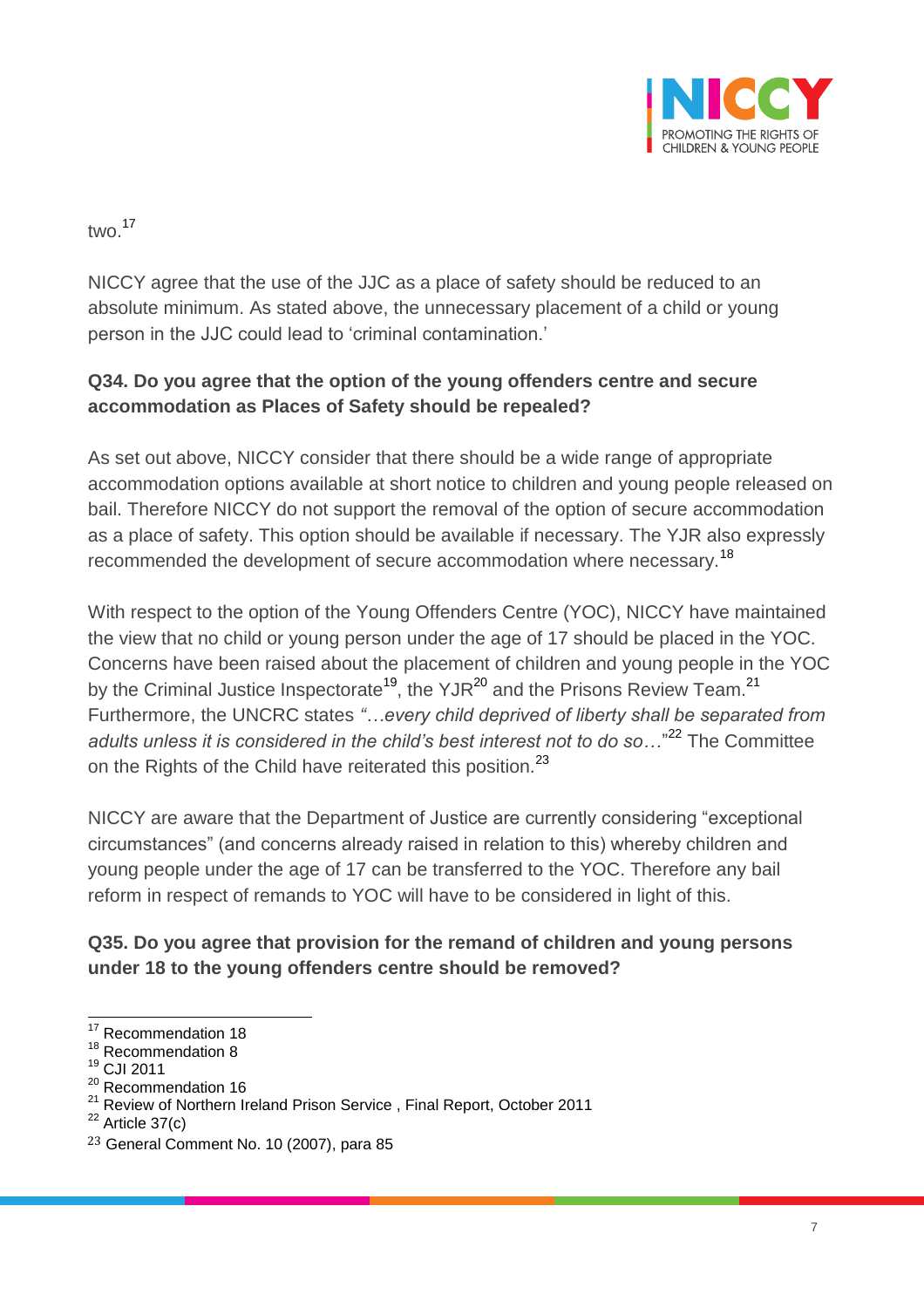

NICCY's position in relation to the placement of children and young people in the YOC is set out in answer to question 34 above.

### **Q36. Do you agree that requirements to remand 10 to 13 year olds to secure accommodation should also be repealed?**

NICCY do not agree that this requirement should be repealed. NICCY do not consider custodial facilities, such as the JJC, to be an appropriate placement for children aged 10 – 13 years old.

## **Q37. Do you agree that bail legislation should include a presumption that a young person on remand will remain in the juvenile justice centre on turning 18 unless it is in their best interests to be moved to the young offenders centre?**

A number of factors require consideration before making a determination on this issue; as such discretion should be permitted in this situation. Of particular importance will be the needs and circumstances of the particular young person and the duration of their period of remand.

The Committee on the Rights of the Child have considered this issue and state that the placement of a young person who has turned 18 should depend upon their best interests and that of the younger children in the facility.<sup>24</sup>

The YJR recommends that where a young person turns 18 while in custody, the place of detention should be determined by an assessment of the circumstances, paying particular attention to their needs and best interests.<sup>25</sup> NICCY would support a similar approach where the young person is on remand and where the best interests of younger children in the facility are considered.

**Q38. Do you agree that statutory guidance in relation to bail decisions should, along with adult proposals, apply to children and young people and that it should require consideration to be given to age, maturity and understanding of the young person and that the best interests of the child should be a primary consideration?** 

 $\overline{a}$ 

<sup>24</sup> General Comment No. 10 (2007), para 86

<sup>&</sup>lt;sup>25</sup> Recommendation 17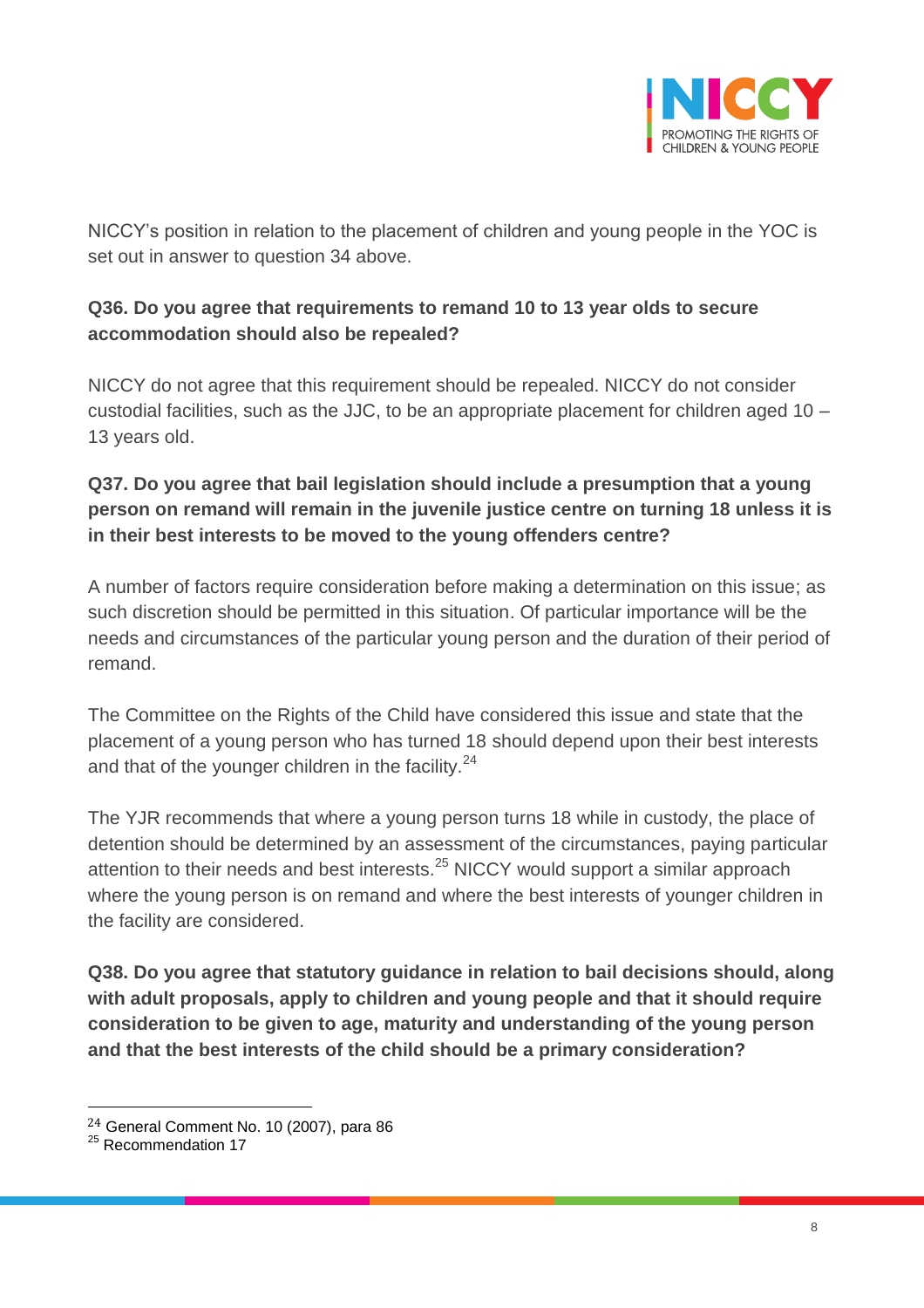

In order to ensure a consistent approach to bail determinations, decision makers should be provided with guidance to aid their decision. Consideration should always be given to the age, maturity, needs and understanding of the child and young person, with their best interests a primary consideration. A degree of flexibility should be maintained so that determinations can be made in accordance with the particular circumstances of the child or young person.

# **Q39. Do you agree that, in light of that guidance and its requirements, the law on curfew and electronic monitoring requirements and its reference to remanding children for the protection of the public, should be repealed?**

NICCY consider that bail conditions should only be imposed upon a child or young person where absolutely necessary. Such conditions should not be more onerous than absolutely necessary and should afford the child the opportunity to comply with the conditions. Furthermore, the focus of the youth justice system should be the best interests of the child.

The optimum position would be that all children would have access to suitable bail support which would assuage the concerns of the decision makers without the imposition of onerous conditions such as a curfew or electronic monitoring requirement. However, where that is not the case, NICCY are conscious to ensure that the decision makers have appropriate alternatives to custody at their disposal when considering individual cases.

### **40. Do you agree that accommodation options and bail support programmes for children and young persons should be expanded?**

As outlined above, NICCY consider that there should be a range of accommodation options available to children and young people so that the most appropriate can be utilized.

NICCY would support the expansion of bail support programmes. Such assistance for children and young people will aid them to comply with their bail and any conditions imposed. Support programmes should be implemented at the earliest opportunity and tailored to the individual to ensure their full benefit is realised.